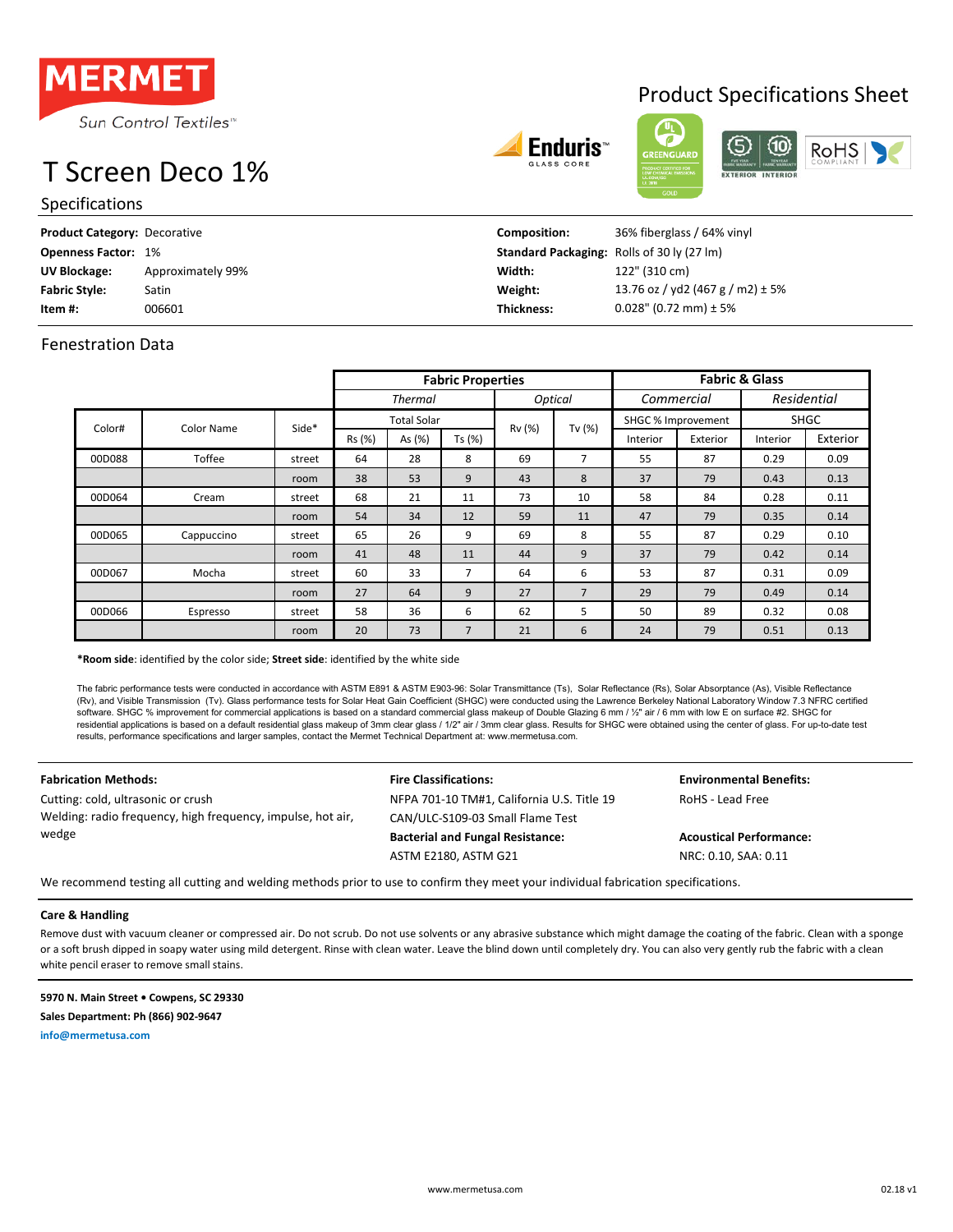

# T Screen Deco 3%

Specifications





| <b>Product Category: Decorative</b> |                   | <b>Composition:</b> | 36% fiberglass / 64% vinyl                        |
|-------------------------------------|-------------------|---------------------|---------------------------------------------------|
| <b>Openness Factor: 3%</b>          |                   |                     | <b>Standard Packaging:</b> Rolls of 30 ly (27 lm) |
| UV Blockage:                        | Approximately 97% | Width:              | 122" (310 cm)                                     |
| <b>Fabric Style:</b>                | Satin             | Weight:             | 12.98 oz / yd2 (440 g / m2) $\pm$ 5%              |
| Item #:                             | 006603            | <b>Thickness:</b>   | .028" (0.71 mm) ± 5%                              |

## Fenestration Data

|        |            |        | <b>Fabric Properties</b> |        |        |                |                    | <b>Fabric &amp; Glass</b> |             |             |          |  |
|--------|------------|--------|--------------------------|--------|--------|----------------|--------------------|---------------------------|-------------|-------------|----------|--|
|        |            |        | <b>Thermal</b>           |        |        | <b>Optical</b> |                    | Commercial                |             | Residential |          |  |
| Color# | Color Name | Side*  | <b>Total Solar</b>       |        | Rv (%) | Tv $(%)$       | SHGC % Improvement |                           | <b>SHGC</b> |             |          |  |
|        |            |        | Rs (%)                   | As (%) | Ts (%) |                |                    | Interior                  | Exterior    | Interior    | Exterior |  |
| 00D088 | Toffee     | street | 61                       | 26     | 13     | 66             | 12                 | 47                        | 82          | 0.34        | 0.12     |  |
|        |            | room   | 40                       | 45     | 15     | 44             | 13                 | 34                        | 76          | 0.46        | 0.16     |  |
| 00D064 | Cream      | street | 64                       | 20     | 16     | 69             | 15                 | 50                        | 79          | 0.33        | 0.14     |  |
|        |            | room   | 54                       | 28     | 18     | 59             | 16                 | 42                        | 76          | 0.39        | 0.17     |  |
| 00D065 | Cappuccino | street | 61                       | 25     | 14     | 65             | 12                 | 47                        | 82          | 0.35        | 0.13     |  |
|        |            | room   | 43                       | 41     | 16     | 44             | 14                 | 34                        | 76          | 0.45        | 0.16     |  |
| 00D067 | Mocha      | street | 57                       | 31     | 12     | 61             | 11                 | 45                        | 84          | 0.36        | 0.12     |  |
|        |            | room   | 30                       | 57     | 13     | 31             | 12                 | 26                        | 76          | 0.51        | 0.15     |  |
| 00D066 | Espresso   | street | 55                       | 34     | 11     | 59             | 10                 | 45                        | 84          | 0.37        | 0.11     |  |
|        |            | room   | 24                       | 64     | 12     | 26             | 11                 | 24                        | 79          | 0.54        | 0.15     |  |

**\*Room side**: identified by the color side; **Street side**: identified by the white side

The fabric performance tests were conducted in accordance with ASTM E891 & ASTM E903-96: Solar Transmittance (Ts), Solar Reflectance (Rs), Solar Absorptance (As), Visible Reflectance (Rv), and Visible Transmission (Tv). Glass performance tests for Solar Heat Gain Coefficient (SHGC) were conducted using the Lawrence Berkeley National Laboratory Window 7.3 NFRC certified software. SHGC % improvement for commercial applications is based on a standard commercial glass makeup of Double Glazing 6 mm / ½" air / 6 mm with low E on surface #2. SHGC for residential applications is based on a default residential glass makeup of 3mm clear glass / 1/2" air / 3mm clear glass. Results for SHGC were obtained using the center of glass. For up-to-date test<br>results, performance sp

Cutting: cold, ultrasonic or crush  $NFPA 701-10 TM#1$ , California U.S. Title 19 RoHS - Lead Free Welding: radio frequency, high frequency, impulse, hot air, wedge

CAN/ULC-S109-03 Small & Large Flame Test **Bacterial and Fungal Resistance: Acoustical Performance:** ASTM E2180, ASTM G21 NRC: 0.15, SAA: 0.14

**Fabrication Methods: Fire Classifications: Environmental Benefits:**

We recommend testing all cutting and welding methods prior to use to confirm they meet your individual fabrication specifications.

### **Care & Handling**

Remove dust with vacuum cleaner or compressed air. Do not scrub. Do not use solvents or any abrasive substance which might damage the coating of the fabric. Clean with a sponge or a soft brush dipped in soapy water using mild detergent. Rinse with clean water. Leave the blind down until completely dry. You can also very gently rub the fabric with a clean white pencil eraser to remove small stains.

**5970 N. Main Street • Cowpens, SC 29330 Sales Department: Ph (866) 902-9647**

**info@mermetusa.com**